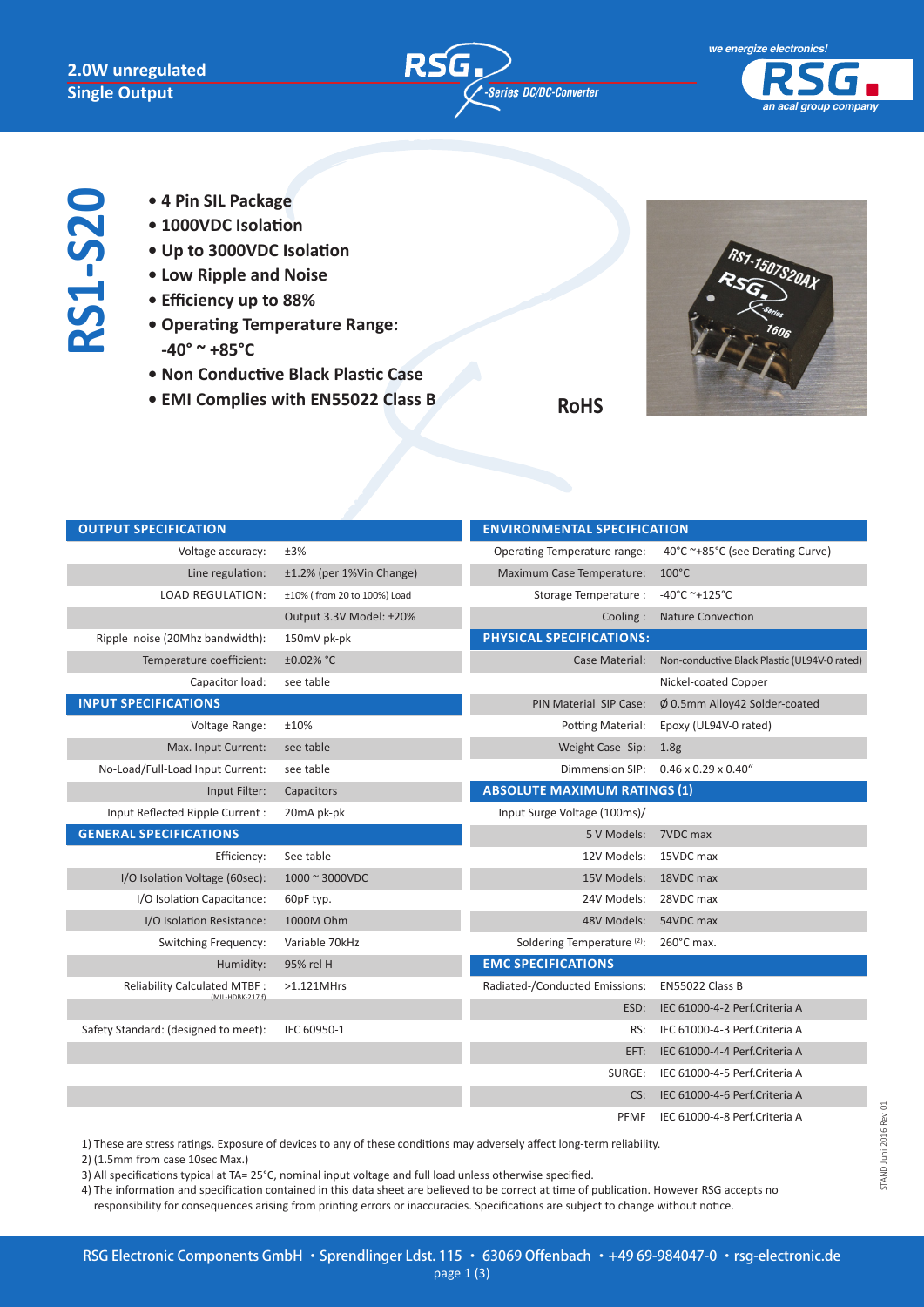



## **NUMBER STRUCTURE**

| ŗ, |  |
|----|--|
|    |  |
|    |  |
|    |  |
|    |  |

## **RD1 - XX XX X XX** Name/Package RS1=SIL4<br>RS1=DIL8 **Input**<br>
03=3.3V **Prope**<br>
00-0.0V **S**=Sin D=Dual  $12=12V$ <br> $15=15V$  $12 = 12V$ E= Dual separ 15=15V<br>24=24V  $18 = 18V$  $24 = 24V$ **48=48V**

**Power (W) Code A X** internal **Isolation**  $(kVDC)$ <br> $1=1.0$ <br> $3=3.0$ 

**20=2.0**

 $10=1.00$  $15 = 1.50$ 



## MODEL SELECTION GUIDE

| Full load<br><b>EFFICIENCY</b><br>Capacitor<br><b>MODEL NUMBER</b><br>Voltage<br>No-Load<br>Full Load<br>Voltage<br>Load(uF)<br>(Vdc)<br>(mA)<br>(mA)<br>(Vdc)<br>(mA)<br>@FL(%)<br>5<br>35<br>371<br>400<br>71<br>RS1-0503S20AX<br>3.3<br>470<br>5<br>35<br>5<br>400<br>77<br>470<br>RS1-0505S20AX<br>519<br>5<br>77<br>RS1-0507S20AX<br>35<br>519<br>7.2<br>278<br>470<br>5<br>35<br>9<br>222<br>80<br>RS1-0509S20AX<br>500<br>470<br>5<br>35<br>12<br>167<br>82<br>RS1-0512S20AX<br>487<br>470<br>5<br>RS1-0515S20AX<br>35<br>487<br>15<br>133<br>82<br>470<br>RS1-0518S20AX<br>5<br>35<br>111<br>82<br>487<br>18<br>470<br>5<br>487<br>83<br>82<br>RS1-0524S20AX<br>35<br>24<br>470<br>RS1-1203S20AX<br>12<br>20<br>152<br>3.3<br>400<br>72<br>470<br>RS1-1205S20AX<br>12<br>20<br>213<br>5<br>400<br>78<br>470<br>RS1-1207S20AX<br>12<br>20<br>208<br>7.2<br>278<br>80<br>470<br>12<br>20<br>203<br>$9\,$<br>222<br>82<br>470<br>RS1-1209S20AX<br>12<br>20<br>198<br>12<br>167<br>84<br>RS1-1212S20AX<br>470<br>12<br>20<br>198<br>133<br>84<br>RS1-1215S20AX<br>15<br>470<br>RS1-1218S20AX<br>12<br>20<br>198<br>18<br>111<br>84<br>470<br>12<br>25<br>203<br>24<br>83<br>82<br>470<br>RS1-1224S20AX<br>73<br>15<br>18<br>120<br>3.3<br>400<br>470<br>RS1-1503S20AX<br>RS1-1505S20AX<br>15<br>18<br>170<br>5<br>400<br>78<br>470<br>RS1-1507S20AX<br>15<br>18<br>166<br>7.2<br>278<br>80<br>470<br>RS1-1509S20AX<br>15<br>18<br>162<br>9<br>222<br>82<br>470<br>15<br>18<br>158<br>12<br>167<br>84<br>470<br>RS1-1512S20AX<br>15<br>18<br>158<br>15<br>133<br>84<br>470<br>RS1-1515S20AX<br>RS1-1518S20AX<br>18<br>111<br>470<br>15<br>158<br>18<br>84<br>18<br>162<br>24<br>83<br>82<br>RS1-1524S20AX<br>15<br>470<br>24<br>10<br>74<br>400<br>74<br>470<br>RS1-2403S20AX<br>3.3<br>24<br>10<br>104<br>5<br>400<br>80<br>470<br>RS1-2405S20AX<br>24<br>10<br>104<br>7.2<br>278<br>80<br>470<br>RS1-2407S20AX<br>RS1-2409S20AX<br>24<br>10<br>99<br>9<br>222<br>84<br>470<br>24<br>10<br>99<br>12<br>167<br>84<br>RS1-2412S20AX<br>470<br>10<br>99<br>133<br>24<br>15<br>84<br>470<br>RS1-2415S20AX<br>24<br>10<br>99<br>18<br>111<br>84<br>470<br>RS1-2418S20AX<br>RS1-2424S20AX<br>24<br>10<br>99<br>24<br>83<br>84<br>470<br>$\overline{7}$<br>72<br>RS1-4803S20AX<br>48<br>38<br>3.3<br>400<br>470<br>$\overline{7}$<br>5<br>48<br>53<br>400<br>78<br>470<br>RS1-485S20AX<br>7<br>52<br>7.2<br>278<br>80<br>470<br>RS1-4807S20AX<br>48<br>$7\overline{ }$<br>9<br>82<br>RS1-4809S20AX<br>48<br>51<br>222<br>470<br>$\overline{7}$<br>52<br>12<br>RS1-4812S20AX<br>48<br>167<br>80<br>470<br>$\overline{7}$<br>82<br>48<br>51<br>15<br>133<br>470<br>RS1-4815S20AX<br>$\overline{7}$<br>48<br>51<br>18<br>111<br>82<br>470<br>RS1-4818S20AX | <b>INPUT</b> | <b>INPUT Current</b> | OUTPUT   OUTPUT Current |  |
|------------------------------------------------------------------------------------------------------------------------------------------------------------------------------------------------------------------------------------------------------------------------------------------------------------------------------------------------------------------------------------------------------------------------------------------------------------------------------------------------------------------------------------------------------------------------------------------------------------------------------------------------------------------------------------------------------------------------------------------------------------------------------------------------------------------------------------------------------------------------------------------------------------------------------------------------------------------------------------------------------------------------------------------------------------------------------------------------------------------------------------------------------------------------------------------------------------------------------------------------------------------------------------------------------------------------------------------------------------------------------------------------------------------------------------------------------------------------------------------------------------------------------------------------------------------------------------------------------------------------------------------------------------------------------------------------------------------------------------------------------------------------------------------------------------------------------------------------------------------------------------------------------------------------------------------------------------------------------------------------------------------------------------------------------------------------------------------------------------------------------------------------------------------------------------------------------------------------------------------------------------------------------------------------------------------------------------------------------------------------------------------------------------------------------------------------------------------------------------------------------------------------------------------------------------------------------------------------------------------------------------------------------------------------------------------------------------------------------------------------------|--------------|----------------------|-------------------------|--|
|                                                                                                                                                                                                                                                                                                                                                                                                                                                                                                                                                                                                                                                                                                                                                                                                                                                                                                                                                                                                                                                                                                                                                                                                                                                                                                                                                                                                                                                                                                                                                                                                                                                                                                                                                                                                                                                                                                                                                                                                                                                                                                                                                                                                                                                                                                                                                                                                                                                                                                                                                                                                                                                                                                                                                      |              |                      |                         |  |
|                                                                                                                                                                                                                                                                                                                                                                                                                                                                                                                                                                                                                                                                                                                                                                                                                                                                                                                                                                                                                                                                                                                                                                                                                                                                                                                                                                                                                                                                                                                                                                                                                                                                                                                                                                                                                                                                                                                                                                                                                                                                                                                                                                                                                                                                                                                                                                                                                                                                                                                                                                                                                                                                                                                                                      |              |                      |                         |  |
|                                                                                                                                                                                                                                                                                                                                                                                                                                                                                                                                                                                                                                                                                                                                                                                                                                                                                                                                                                                                                                                                                                                                                                                                                                                                                                                                                                                                                                                                                                                                                                                                                                                                                                                                                                                                                                                                                                                                                                                                                                                                                                                                                                                                                                                                                                                                                                                                                                                                                                                                                                                                                                                                                                                                                      |              |                      |                         |  |
|                                                                                                                                                                                                                                                                                                                                                                                                                                                                                                                                                                                                                                                                                                                                                                                                                                                                                                                                                                                                                                                                                                                                                                                                                                                                                                                                                                                                                                                                                                                                                                                                                                                                                                                                                                                                                                                                                                                                                                                                                                                                                                                                                                                                                                                                                                                                                                                                                                                                                                                                                                                                                                                                                                                                                      |              |                      |                         |  |
|                                                                                                                                                                                                                                                                                                                                                                                                                                                                                                                                                                                                                                                                                                                                                                                                                                                                                                                                                                                                                                                                                                                                                                                                                                                                                                                                                                                                                                                                                                                                                                                                                                                                                                                                                                                                                                                                                                                                                                                                                                                                                                                                                                                                                                                                                                                                                                                                                                                                                                                                                                                                                                                                                                                                                      |              |                      |                         |  |
|                                                                                                                                                                                                                                                                                                                                                                                                                                                                                                                                                                                                                                                                                                                                                                                                                                                                                                                                                                                                                                                                                                                                                                                                                                                                                                                                                                                                                                                                                                                                                                                                                                                                                                                                                                                                                                                                                                                                                                                                                                                                                                                                                                                                                                                                                                                                                                                                                                                                                                                                                                                                                                                                                                                                                      |              |                      |                         |  |
|                                                                                                                                                                                                                                                                                                                                                                                                                                                                                                                                                                                                                                                                                                                                                                                                                                                                                                                                                                                                                                                                                                                                                                                                                                                                                                                                                                                                                                                                                                                                                                                                                                                                                                                                                                                                                                                                                                                                                                                                                                                                                                                                                                                                                                                                                                                                                                                                                                                                                                                                                                                                                                                                                                                                                      |              |                      |                         |  |
|                                                                                                                                                                                                                                                                                                                                                                                                                                                                                                                                                                                                                                                                                                                                                                                                                                                                                                                                                                                                                                                                                                                                                                                                                                                                                                                                                                                                                                                                                                                                                                                                                                                                                                                                                                                                                                                                                                                                                                                                                                                                                                                                                                                                                                                                                                                                                                                                                                                                                                                                                                                                                                                                                                                                                      |              |                      |                         |  |
|                                                                                                                                                                                                                                                                                                                                                                                                                                                                                                                                                                                                                                                                                                                                                                                                                                                                                                                                                                                                                                                                                                                                                                                                                                                                                                                                                                                                                                                                                                                                                                                                                                                                                                                                                                                                                                                                                                                                                                                                                                                                                                                                                                                                                                                                                                                                                                                                                                                                                                                                                                                                                                                                                                                                                      |              |                      |                         |  |
|                                                                                                                                                                                                                                                                                                                                                                                                                                                                                                                                                                                                                                                                                                                                                                                                                                                                                                                                                                                                                                                                                                                                                                                                                                                                                                                                                                                                                                                                                                                                                                                                                                                                                                                                                                                                                                                                                                                                                                                                                                                                                                                                                                                                                                                                                                                                                                                                                                                                                                                                                                                                                                                                                                                                                      |              |                      |                         |  |
|                                                                                                                                                                                                                                                                                                                                                                                                                                                                                                                                                                                                                                                                                                                                                                                                                                                                                                                                                                                                                                                                                                                                                                                                                                                                                                                                                                                                                                                                                                                                                                                                                                                                                                                                                                                                                                                                                                                                                                                                                                                                                                                                                                                                                                                                                                                                                                                                                                                                                                                                                                                                                                                                                                                                                      |              |                      |                         |  |
|                                                                                                                                                                                                                                                                                                                                                                                                                                                                                                                                                                                                                                                                                                                                                                                                                                                                                                                                                                                                                                                                                                                                                                                                                                                                                                                                                                                                                                                                                                                                                                                                                                                                                                                                                                                                                                                                                                                                                                                                                                                                                                                                                                                                                                                                                                                                                                                                                                                                                                                                                                                                                                                                                                                                                      |              |                      |                         |  |
|                                                                                                                                                                                                                                                                                                                                                                                                                                                                                                                                                                                                                                                                                                                                                                                                                                                                                                                                                                                                                                                                                                                                                                                                                                                                                                                                                                                                                                                                                                                                                                                                                                                                                                                                                                                                                                                                                                                                                                                                                                                                                                                                                                                                                                                                                                                                                                                                                                                                                                                                                                                                                                                                                                                                                      |              |                      |                         |  |
|                                                                                                                                                                                                                                                                                                                                                                                                                                                                                                                                                                                                                                                                                                                                                                                                                                                                                                                                                                                                                                                                                                                                                                                                                                                                                                                                                                                                                                                                                                                                                                                                                                                                                                                                                                                                                                                                                                                                                                                                                                                                                                                                                                                                                                                                                                                                                                                                                                                                                                                                                                                                                                                                                                                                                      |              |                      |                         |  |
|                                                                                                                                                                                                                                                                                                                                                                                                                                                                                                                                                                                                                                                                                                                                                                                                                                                                                                                                                                                                                                                                                                                                                                                                                                                                                                                                                                                                                                                                                                                                                                                                                                                                                                                                                                                                                                                                                                                                                                                                                                                                                                                                                                                                                                                                                                                                                                                                                                                                                                                                                                                                                                                                                                                                                      |              |                      |                         |  |
|                                                                                                                                                                                                                                                                                                                                                                                                                                                                                                                                                                                                                                                                                                                                                                                                                                                                                                                                                                                                                                                                                                                                                                                                                                                                                                                                                                                                                                                                                                                                                                                                                                                                                                                                                                                                                                                                                                                                                                                                                                                                                                                                                                                                                                                                                                                                                                                                                                                                                                                                                                                                                                                                                                                                                      |              |                      |                         |  |
|                                                                                                                                                                                                                                                                                                                                                                                                                                                                                                                                                                                                                                                                                                                                                                                                                                                                                                                                                                                                                                                                                                                                                                                                                                                                                                                                                                                                                                                                                                                                                                                                                                                                                                                                                                                                                                                                                                                                                                                                                                                                                                                                                                                                                                                                                                                                                                                                                                                                                                                                                                                                                                                                                                                                                      |              |                      |                         |  |
|                                                                                                                                                                                                                                                                                                                                                                                                                                                                                                                                                                                                                                                                                                                                                                                                                                                                                                                                                                                                                                                                                                                                                                                                                                                                                                                                                                                                                                                                                                                                                                                                                                                                                                                                                                                                                                                                                                                                                                                                                                                                                                                                                                                                                                                                                                                                                                                                                                                                                                                                                                                                                                                                                                                                                      |              |                      |                         |  |
|                                                                                                                                                                                                                                                                                                                                                                                                                                                                                                                                                                                                                                                                                                                                                                                                                                                                                                                                                                                                                                                                                                                                                                                                                                                                                                                                                                                                                                                                                                                                                                                                                                                                                                                                                                                                                                                                                                                                                                                                                                                                                                                                                                                                                                                                                                                                                                                                                                                                                                                                                                                                                                                                                                                                                      |              |                      |                         |  |
|                                                                                                                                                                                                                                                                                                                                                                                                                                                                                                                                                                                                                                                                                                                                                                                                                                                                                                                                                                                                                                                                                                                                                                                                                                                                                                                                                                                                                                                                                                                                                                                                                                                                                                                                                                                                                                                                                                                                                                                                                                                                                                                                                                                                                                                                                                                                                                                                                                                                                                                                                                                                                                                                                                                                                      |              |                      |                         |  |
|                                                                                                                                                                                                                                                                                                                                                                                                                                                                                                                                                                                                                                                                                                                                                                                                                                                                                                                                                                                                                                                                                                                                                                                                                                                                                                                                                                                                                                                                                                                                                                                                                                                                                                                                                                                                                                                                                                                                                                                                                                                                                                                                                                                                                                                                                                                                                                                                                                                                                                                                                                                                                                                                                                                                                      |              |                      |                         |  |
|                                                                                                                                                                                                                                                                                                                                                                                                                                                                                                                                                                                                                                                                                                                                                                                                                                                                                                                                                                                                                                                                                                                                                                                                                                                                                                                                                                                                                                                                                                                                                                                                                                                                                                                                                                                                                                                                                                                                                                                                                                                                                                                                                                                                                                                                                                                                                                                                                                                                                                                                                                                                                                                                                                                                                      |              |                      |                         |  |
|                                                                                                                                                                                                                                                                                                                                                                                                                                                                                                                                                                                                                                                                                                                                                                                                                                                                                                                                                                                                                                                                                                                                                                                                                                                                                                                                                                                                                                                                                                                                                                                                                                                                                                                                                                                                                                                                                                                                                                                                                                                                                                                                                                                                                                                                                                                                                                                                                                                                                                                                                                                                                                                                                                                                                      |              |                      |                         |  |
|                                                                                                                                                                                                                                                                                                                                                                                                                                                                                                                                                                                                                                                                                                                                                                                                                                                                                                                                                                                                                                                                                                                                                                                                                                                                                                                                                                                                                                                                                                                                                                                                                                                                                                                                                                                                                                                                                                                                                                                                                                                                                                                                                                                                                                                                                                                                                                                                                                                                                                                                                                                                                                                                                                                                                      |              |                      |                         |  |
|                                                                                                                                                                                                                                                                                                                                                                                                                                                                                                                                                                                                                                                                                                                                                                                                                                                                                                                                                                                                                                                                                                                                                                                                                                                                                                                                                                                                                                                                                                                                                                                                                                                                                                                                                                                                                                                                                                                                                                                                                                                                                                                                                                                                                                                                                                                                                                                                                                                                                                                                                                                                                                                                                                                                                      |              |                      |                         |  |
|                                                                                                                                                                                                                                                                                                                                                                                                                                                                                                                                                                                                                                                                                                                                                                                                                                                                                                                                                                                                                                                                                                                                                                                                                                                                                                                                                                                                                                                                                                                                                                                                                                                                                                                                                                                                                                                                                                                                                                                                                                                                                                                                                                                                                                                                                                                                                                                                                                                                                                                                                                                                                                                                                                                                                      |              |                      |                         |  |
|                                                                                                                                                                                                                                                                                                                                                                                                                                                                                                                                                                                                                                                                                                                                                                                                                                                                                                                                                                                                                                                                                                                                                                                                                                                                                                                                                                                                                                                                                                                                                                                                                                                                                                                                                                                                                                                                                                                                                                                                                                                                                                                                                                                                                                                                                                                                                                                                                                                                                                                                                                                                                                                                                                                                                      |              |                      |                         |  |
|                                                                                                                                                                                                                                                                                                                                                                                                                                                                                                                                                                                                                                                                                                                                                                                                                                                                                                                                                                                                                                                                                                                                                                                                                                                                                                                                                                                                                                                                                                                                                                                                                                                                                                                                                                                                                                                                                                                                                                                                                                                                                                                                                                                                                                                                                                                                                                                                                                                                                                                                                                                                                                                                                                                                                      |              |                      |                         |  |
|                                                                                                                                                                                                                                                                                                                                                                                                                                                                                                                                                                                                                                                                                                                                                                                                                                                                                                                                                                                                                                                                                                                                                                                                                                                                                                                                                                                                                                                                                                                                                                                                                                                                                                                                                                                                                                                                                                                                                                                                                                                                                                                                                                                                                                                                                                                                                                                                                                                                                                                                                                                                                                                                                                                                                      |              |                      |                         |  |
|                                                                                                                                                                                                                                                                                                                                                                                                                                                                                                                                                                                                                                                                                                                                                                                                                                                                                                                                                                                                                                                                                                                                                                                                                                                                                                                                                                                                                                                                                                                                                                                                                                                                                                                                                                                                                                                                                                                                                                                                                                                                                                                                                                                                                                                                                                                                                                                                                                                                                                                                                                                                                                                                                                                                                      |              |                      |                         |  |
|                                                                                                                                                                                                                                                                                                                                                                                                                                                                                                                                                                                                                                                                                                                                                                                                                                                                                                                                                                                                                                                                                                                                                                                                                                                                                                                                                                                                                                                                                                                                                                                                                                                                                                                                                                                                                                                                                                                                                                                                                                                                                                                                                                                                                                                                                                                                                                                                                                                                                                                                                                                                                                                                                                                                                      |              |                      |                         |  |
|                                                                                                                                                                                                                                                                                                                                                                                                                                                                                                                                                                                                                                                                                                                                                                                                                                                                                                                                                                                                                                                                                                                                                                                                                                                                                                                                                                                                                                                                                                                                                                                                                                                                                                                                                                                                                                                                                                                                                                                                                                                                                                                                                                                                                                                                                                                                                                                                                                                                                                                                                                                                                                                                                                                                                      |              |                      |                         |  |
|                                                                                                                                                                                                                                                                                                                                                                                                                                                                                                                                                                                                                                                                                                                                                                                                                                                                                                                                                                                                                                                                                                                                                                                                                                                                                                                                                                                                                                                                                                                                                                                                                                                                                                                                                                                                                                                                                                                                                                                                                                                                                                                                                                                                                                                                                                                                                                                                                                                                                                                                                                                                                                                                                                                                                      |              |                      |                         |  |
|                                                                                                                                                                                                                                                                                                                                                                                                                                                                                                                                                                                                                                                                                                                                                                                                                                                                                                                                                                                                                                                                                                                                                                                                                                                                                                                                                                                                                                                                                                                                                                                                                                                                                                                                                                                                                                                                                                                                                                                                                                                                                                                                                                                                                                                                                                                                                                                                                                                                                                                                                                                                                                                                                                                                                      |              |                      |                         |  |
|                                                                                                                                                                                                                                                                                                                                                                                                                                                                                                                                                                                                                                                                                                                                                                                                                                                                                                                                                                                                                                                                                                                                                                                                                                                                                                                                                                                                                                                                                                                                                                                                                                                                                                                                                                                                                                                                                                                                                                                                                                                                                                                                                                                                                                                                                                                                                                                                                                                                                                                                                                                                                                                                                                                                                      |              |                      |                         |  |
|                                                                                                                                                                                                                                                                                                                                                                                                                                                                                                                                                                                                                                                                                                                                                                                                                                                                                                                                                                                                                                                                                                                                                                                                                                                                                                                                                                                                                                                                                                                                                                                                                                                                                                                                                                                                                                                                                                                                                                                                                                                                                                                                                                                                                                                                                                                                                                                                                                                                                                                                                                                                                                                                                                                                                      |              |                      |                         |  |
|                                                                                                                                                                                                                                                                                                                                                                                                                                                                                                                                                                                                                                                                                                                                                                                                                                                                                                                                                                                                                                                                                                                                                                                                                                                                                                                                                                                                                                                                                                                                                                                                                                                                                                                                                                                                                                                                                                                                                                                                                                                                                                                                                                                                                                                                                                                                                                                                                                                                                                                                                                                                                                                                                                                                                      |              |                      |                         |  |
|                                                                                                                                                                                                                                                                                                                                                                                                                                                                                                                                                                                                                                                                                                                                                                                                                                                                                                                                                                                                                                                                                                                                                                                                                                                                                                                                                                                                                                                                                                                                                                                                                                                                                                                                                                                                                                                                                                                                                                                                                                                                                                                                                                                                                                                                                                                                                                                                                                                                                                                                                                                                                                                                                                                                                      |              |                      |                         |  |
|                                                                                                                                                                                                                                                                                                                                                                                                                                                                                                                                                                                                                                                                                                                                                                                                                                                                                                                                                                                                                                                                                                                                                                                                                                                                                                                                                                                                                                                                                                                                                                                                                                                                                                                                                                                                                                                                                                                                                                                                                                                                                                                                                                                                                                                                                                                                                                                                                                                                                                                                                                                                                                                                                                                                                      |              |                      |                         |  |
|                                                                                                                                                                                                                                                                                                                                                                                                                                                                                                                                                                                                                                                                                                                                                                                                                                                                                                                                                                                                                                                                                                                                                                                                                                                                                                                                                                                                                                                                                                                                                                                                                                                                                                                                                                                                                                                                                                                                                                                                                                                                                                                                                                                                                                                                                                                                                                                                                                                                                                                                                                                                                                                                                                                                                      |              |                      |                         |  |
|                                                                                                                                                                                                                                                                                                                                                                                                                                                                                                                                                                                                                                                                                                                                                                                                                                                                                                                                                                                                                                                                                                                                                                                                                                                                                                                                                                                                                                                                                                                                                                                                                                                                                                                                                                                                                                                                                                                                                                                                                                                                                                                                                                                                                                                                                                                                                                                                                                                                                                                                                                                                                                                                                                                                                      |              |                      |                         |  |
| $\overline{7}$<br>82<br>48<br>51<br>24<br>83<br>470<br>RS1-4824S20AX                                                                                                                                                                                                                                                                                                                                                                                                                                                                                                                                                                                                                                                                                                                                                                                                                                                                                                                                                                                                                                                                                                                                                                                                                                                                                                                                                                                                                                                                                                                                                                                                                                                                                                                                                                                                                                                                                                                                                                                                                                                                                                                                                                                                                                                                                                                                                                                                                                                                                                                                                                                                                                                                                 |              |                      |                         |  |